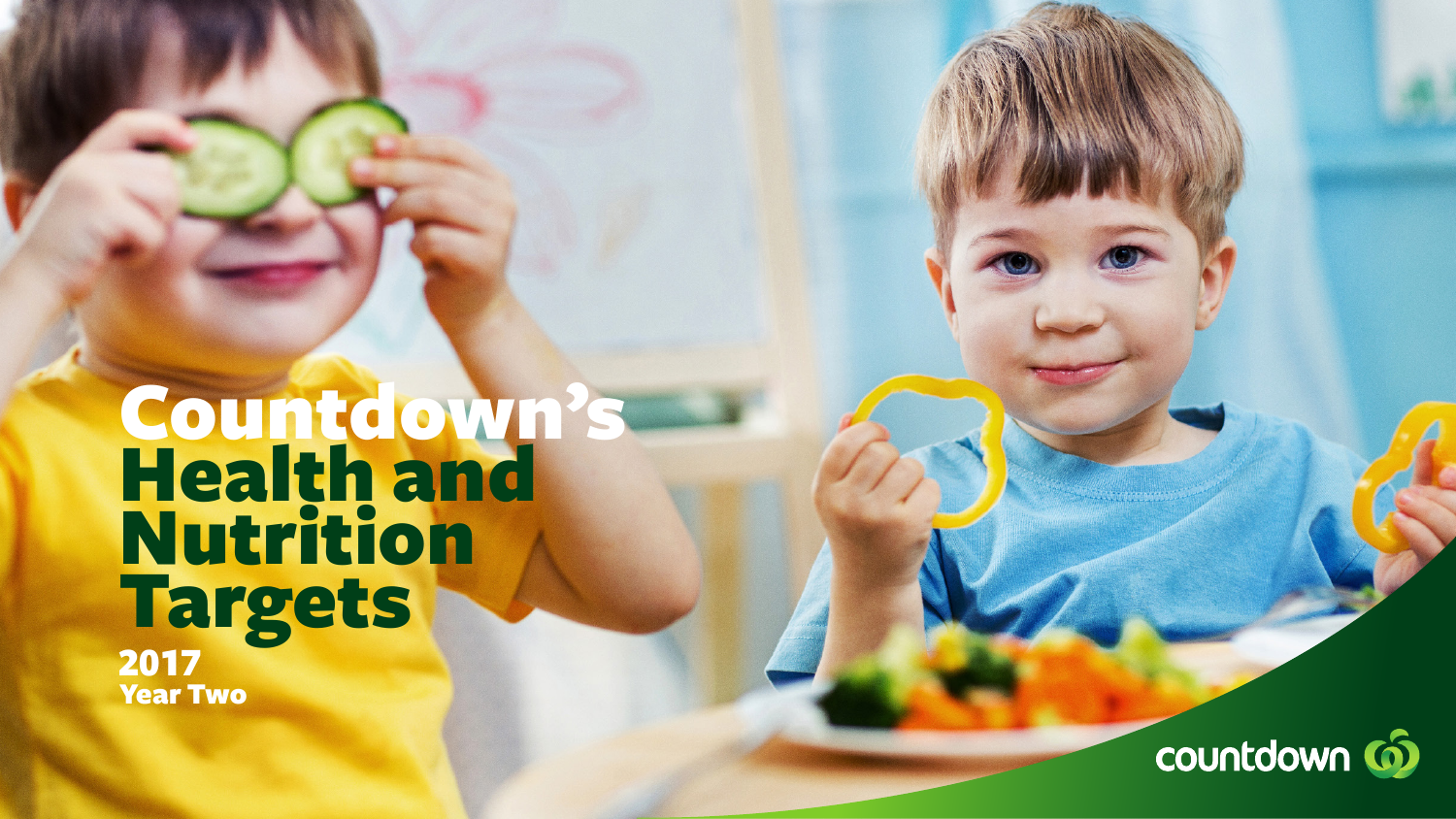## **1** Retail Industry Pledge:

|     | Countdown Targets                                                                                                                                                                                                                | <b>Measurement</b>                                                                                                                                                                                                                                                                                               | Progress                                                                                                                                                                                                             |
|-----|----------------------------------------------------------------------------------------------------------------------------------------------------------------------------------------------------------------------------------|------------------------------------------------------------------------------------------------------------------------------------------------------------------------------------------------------------------------------------------------------------------------------------------------------------------|----------------------------------------------------------------------------------------------------------------------------------------------------------------------------------------------------------------------|
| 1.1 | As we transition from Homebrand to<br>Essentials, and from Signature Range<br>and Select to Countdown, all private<br>label grocery products will go through<br>a nutritional review, including saturated<br>fat, sugar, sodium. | • Countdown Quality Assurance will<br>measure the quantity of sodium,<br>sugar and saturated fat removed<br>during reformulation of private label<br>grocery products.                                                                                                                                           | • At the end of October 2017, 65<br>per cent of eligible private label<br>products have undergone a<br>nutritional review, including<br>saturated fat, sugar and sodium.                                             |
| 1.2 | This process will cover more than<br>1,000 grocery private label products<br>transitioning to Essentials and<br>Countdown brand and will be<br>concluded by December 2018.                                                       | • Countdown Quality Assurance will<br>track the number of products which<br>go through the nutritional review.                                                                                                                                                                                                   | • At the end of October 2017, 737<br>private label products have<br>undergone a nutritional review,<br>including saturated fat, sugar<br>and sodium.                                                                 |
| 1.3 | Our target is that all Essentials and<br>Countdown branded private label<br>grocery products will be nutritionally<br>on par (with respect to saturated fat,<br>sugar, sodium), or better than, the<br>category average.         | • Woolworths Australia nutritionists,<br>with independent experts, have<br>provided us category information to<br>undertake this work.<br>• Countdown Quality Assurance will<br>measure the quantity of sodium,<br>sugar and saturated fat removed<br>during reformulation of private label<br>grocery products. | • At the end of October 2017, 737<br>private label products which have<br>undergone a nutritional review and<br>reformulation where needed. These<br>products are all on par or better than<br>the category average. |

Where possible, reformulate private label products to improve nutritional value. Support and encourage the reformulation of supplier products.

Countdown first launched these health and nutrition targets in October 2016. In November 2017 Countdown released its **[Corporate Responsibility Strategy](https://www.countdown.co.nz/community-environment/corporate-responsibility)** out to 2020. Commitment 20 of this strategy is that we will support and inform our customers to help them make healthier choices. We updated the following targets in November 2017. These targets also align with retail industry "Reducing Child Obesity" pledges.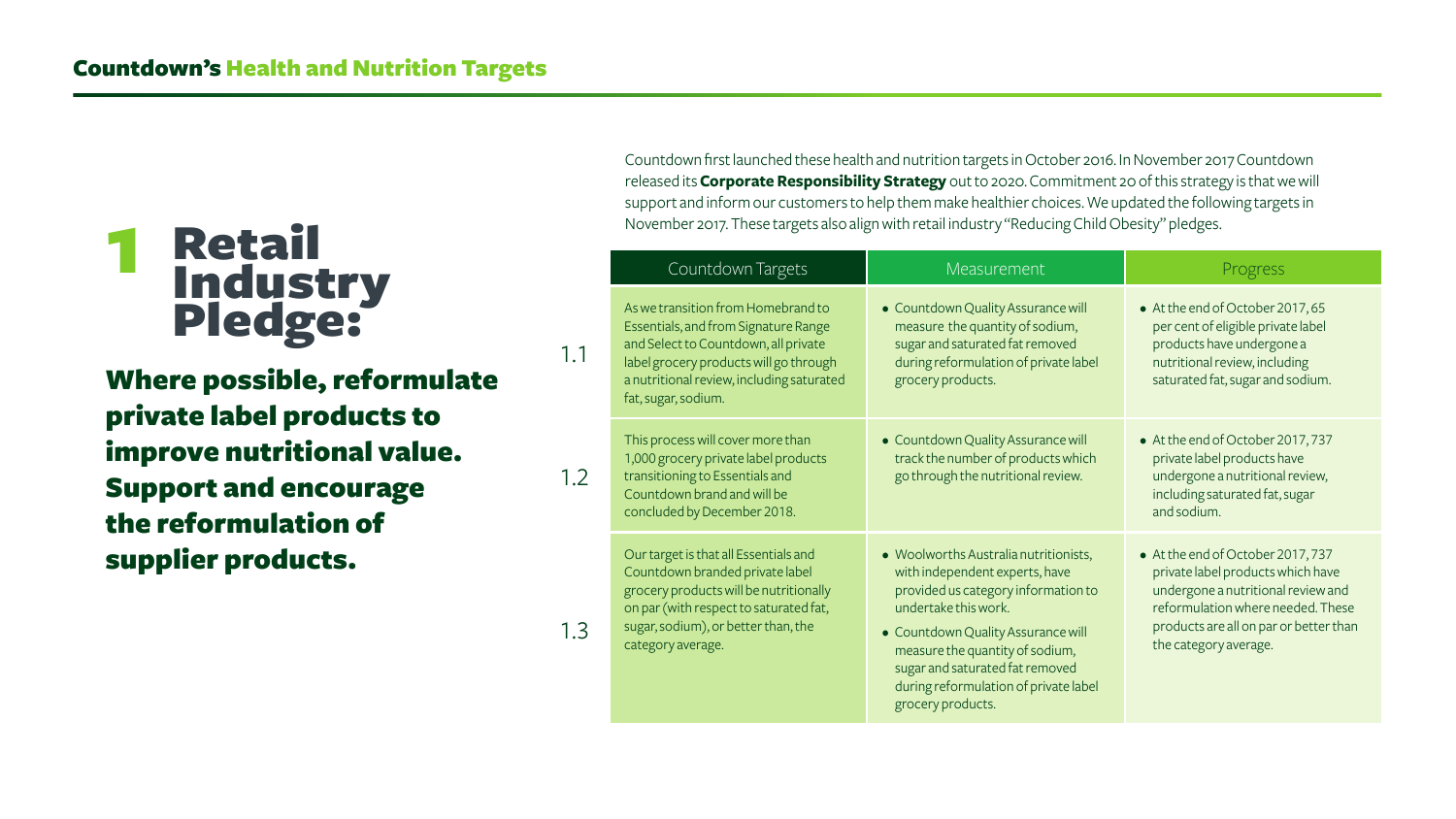Where possible, reformulate private label products to improve nutritional value. Support and encourage the reformulation of supplier products.



|                                    | Countdown Targets                                                                                                                                                                                                        | <b>Measurement</b>                                                                                                                                                                                                                    | Progress                                                                                                                                                                                                       |
|------------------------------------|--------------------------------------------------------------------------------------------------------------------------------------------------------------------------------------------------------------------------|---------------------------------------------------------------------------------------------------------------------------------------------------------------------------------------------------------------------------------------|----------------------------------------------------------------------------------------------------------------------------------------------------------------------------------------------------------------|
| 1.4                                | Countdown will continue to participate<br>in the NZ HeartSAFE reformulation<br>programme, led by the NZ Heart<br>Foundation, which sets targets for<br>sodium and sugar reductions in high-<br>volume, lower-cost foods. | • Countdown Quality Assurance will<br>capture and report the sodium<br>and sugar reduction in accordance<br>with the Heart Foundation Food<br>Reformulation Targets and report<br>progress to them and in our annual CR<br>reporting. | • At the end of October 2017,<br>737 private label products have<br>undergone a nutritional review and<br>reformulation where needed. These<br>products are all on par or better than<br>the category average. |
| <b>NEW</b><br><b>TARGET</b><br>1.5 | As Essentials and Countdown branded<br>private label grocery products go<br>through a nutritional review, we will<br>continue to remove any remaining<br>artificial colours and flavours.                                | • Countdown Quality Assurance<br>will keep track of the number of<br>products that have had artifical<br>colours and flavours removed<br>during reformulation of private label<br>grocery products.                                   | • Countdown has begun work on<br>the removal of artificial colours<br>and flavours.                                                                                                                            |

### Continued from previous page...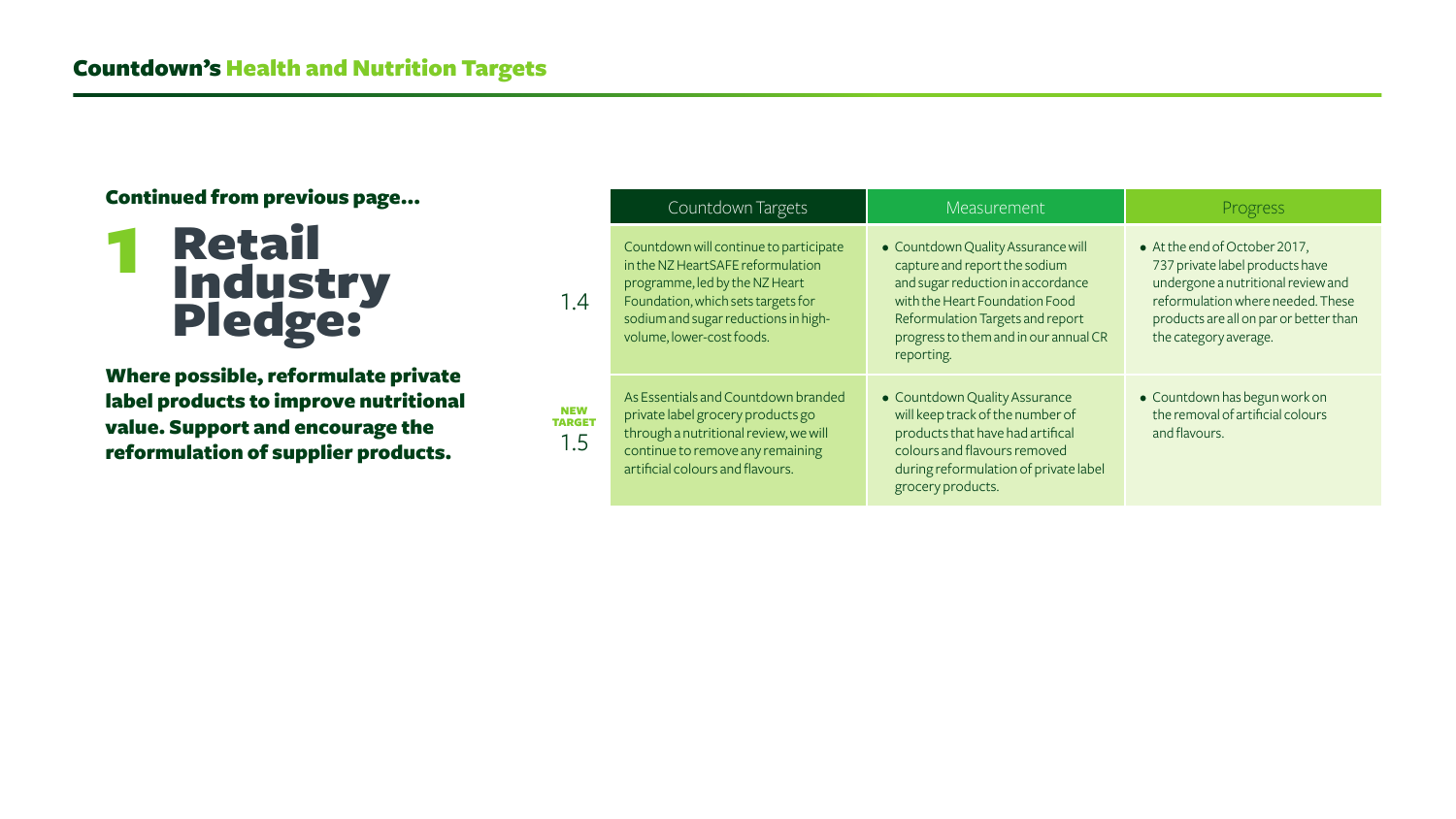Provide or support initiatives to inform young people and their families about how to make healthier food choices.

|                                        | Countdown Targets                                                                                                                                                                                                                                                                                                        | Measurem                                                                          |  |
|----------------------------------------|--------------------------------------------------------------------------------------------------------------------------------------------------------------------------------------------------------------------------------------------------------------------------------------------------------------------------|-----------------------------------------------------------------------------------|--|
|                                        | <b>CUSTOMER INITIATIVES</b>                                                                                                                                                                                                                                                                                              |                                                                                   |  |
| 2.1                                    | We will continue to provide Free<br>• We will report on this<br>Fruit for Kids in all Countdown stores<br>our annual CR report.<br>around New Zealand, which equates<br>to approximately 50,000 free pieces of<br>fruit given away each week.                                                                            |                                                                                   |  |
| 2.2                                    | Countdown will continue to work<br>$\bullet$ A report on this initiat<br>reported in our annua<br>with the New Zealand Nutrition<br>Foundation in 2017-2018 to support<br>• The NZ Nutrition Four<br>their work to promote healthy food in<br>also report to Countd<br>communities nationwide.<br>impact of this progran |                                                                                   |  |
|                                        | <b>CHECKOUT INITIATIVES</b>                                                                                                                                                                                                                                                                                              |                                                                                   |  |
| 2.3                                    | There will be at least one<br>confectionery-free check out in 95<br>per cent of Countdown supermarkets<br>by the end of 2016.                                                                                                                                                                                            | · Achieved by end of                                                              |  |
|                                        | <b>ONLINE INITIATIVES</b>                                                                                                                                                                                                                                                                                                |                                                                                   |  |
| <b>UPDATED</b><br><b>TARGET</b><br>2.4 | Countdown will continue to rollout<br>nutritional product information to<br>its online shopping website, to<br>help customers make more<br>informed choices.                                                                                                                                                             | • This will be available or<br>report on this initiative<br>reported in our annua |  |
| NEW<br>TARGET<br>2.5                   | Countdown will offer healthy<br>checkout options for customers<br>shopping online by the end of 2018.                                                                                                                                                                                                                    | • This will be available or<br>report on this initiative<br>reported in our annua |  |

| Countdown Targets                                                                                                                                  | Measurement                                                                                                                                                                      | Progress                                                                                                                                                                            |  |
|----------------------------------------------------------------------------------------------------------------------------------------------------|----------------------------------------------------------------------------------------------------------------------------------------------------------------------------------|-------------------------------------------------------------------------------------------------------------------------------------------------------------------------------------|--|
| <b>JER INITIATIVES</b>                                                                                                                             |                                                                                                                                                                                  |                                                                                                                                                                                     |  |
| continue to provide Free<br>r Kids in all Countdown stores<br>New Zealand, which equates<br>oximately 50,000 free pieces of<br>en away each week.  | • We will report on this initiative in<br>our annual CR report.                                                                                                                  | • Countdown gave out around 50,000<br>pieces of fruit each week as part of<br>the Free Fruit for Kids programme.                                                                    |  |
| own will continue to work<br><b>New Zealand Nutrition</b><br>tion in 2017-2018 to support<br>ork to promote healthy food in<br>inities nationwide. | • A report on this initiative will be<br>reported in our annual CR report.<br>• The NZ Nutrition Foundation will<br>also report to Countdown on the<br>impact of this programme. | • Countdown continued its<br>partnership with the New Zealand<br>Nutrition Foundation. This<br>partnership included \$6,120 worth of<br>Countdown gift cards for<br>community kits. |  |
| <b>OUT INITIATIVES</b>                                                                                                                             |                                                                                                                                                                                  |                                                                                                                                                                                     |  |
| vill be at least one<br>ionery-free check out in 95<br>t of Countdown supermarkets<br>nd of 2016.                                                  | • Achieved by end of 2016                                                                                                                                                        | • 94 per cent of Countdown<br>supermarkets have at least one<br>confectionery-free checkout.<br>· As Countdown continue to open new<br>supermarkets, this number will increase.     |  |
| <b>EINITIATIVES</b>                                                                                                                                |                                                                                                                                                                                  |                                                                                                                                                                                     |  |
| own will continue to rollout<br>nal product information to<br>e shopping website, to<br>stomers make more<br>ed choices.                           | • This will be available online. A<br>report on this initiative will be<br>reported in our annual CR report.                                                                     | • More than 10,000 products on<br>our online shopping site have<br>nutritional product information<br>to help customers make more<br>informed choices.                              |  |
| own will offer healthy<br>ut options for customers<br>ng online by the end of 2018.                                                                | • This will be available online. A<br>report on this initiative will be<br>reported in our annual CR report.                                                                     | • Update to be provided in 2018.                                                                                                                                                    |  |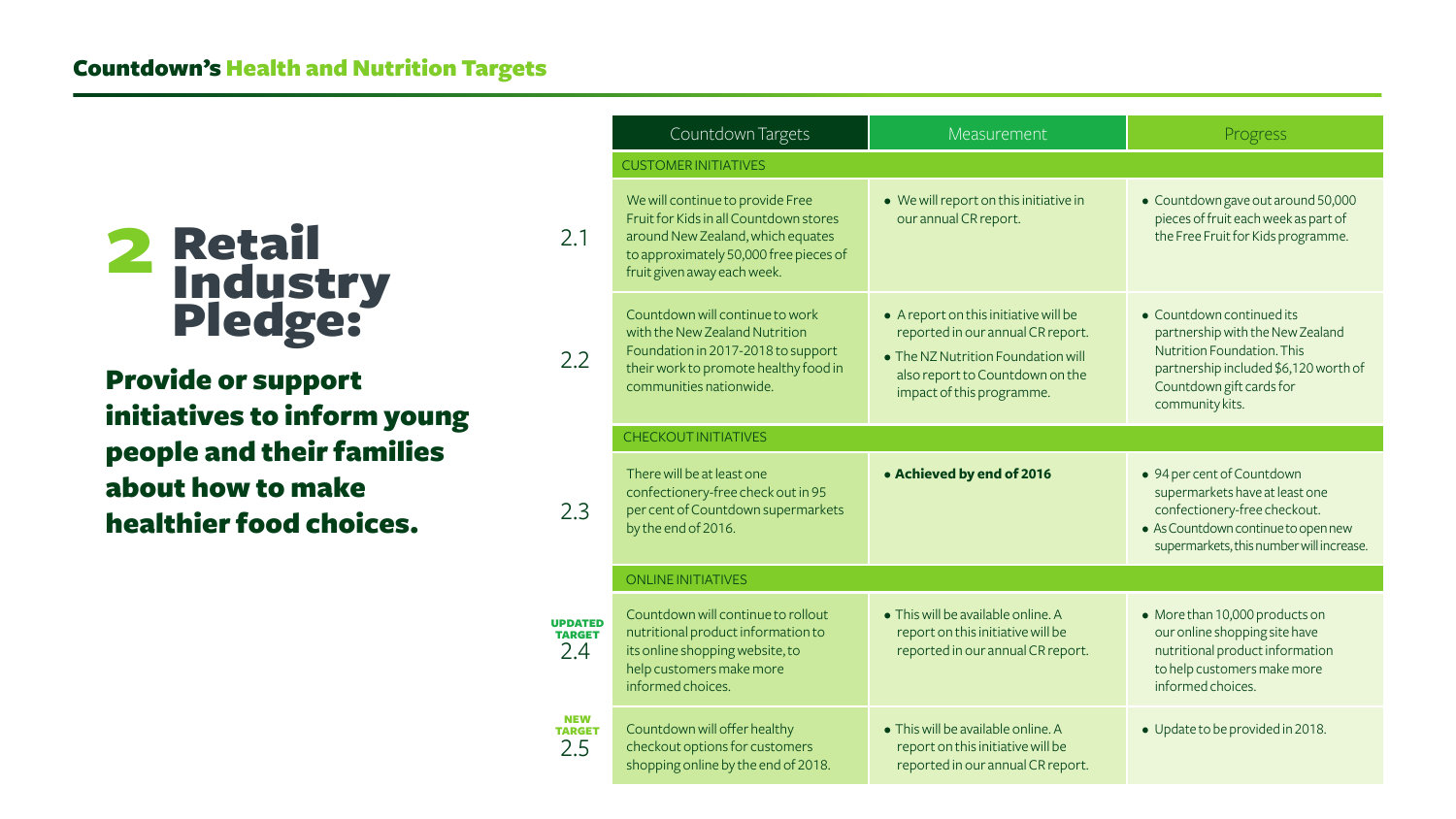Provide or support initiatives to inform young people and their families about how to make healthier food choices.



### Countdown's Health and Nutrition Targets

|                                        | Countdown Targets                                                                                                                                                                                                                                                                                                                                                                       | <b>Measurement</b>                                                                                      | Progress                                                                                                                                                                                              |
|----------------------------------------|-----------------------------------------------------------------------------------------------------------------------------------------------------------------------------------------------------------------------------------------------------------------------------------------------------------------------------------------------------------------------------------------|---------------------------------------------------------------------------------------------------------|-------------------------------------------------------------------------------------------------------------------------------------------------------------------------------------------------------|
|                                        | <b>RECIPE CARD INITIATIVES</b>                                                                                                                                                                                                                                                                                                                                                          |                                                                                                         |                                                                                                                                                                                                       |
| <b>UPDATED</b><br><b>TARGET</b><br>2.6 | Countdown will continue to inspire Kiwi<br>families to cook affordable, balanced meals at<br>home through a range of seaonal recipes.                                                                                                                                                                                                                                                   | • A list of recipes and a report<br>on this programme will be<br>reported in our annual<br>CR report.   | • In the past year Countdown have<br>released 148 new recipe cards both<br>in-store and online to help inspire<br>Kiwi families to cook affordable,<br>balanced meals at home.                        |
| <b>NEW</b><br><b>TARGET</b><br>2.7     | Countdown will introduce nutritional<br>information on recipe cards by the end of 2018.                                                                                                                                                                                                                                                                                                 | • A list of recipes and a report on<br>this programme will be reported<br>in our annual CR report.      | • Update to be provided in 2018.                                                                                                                                                                      |
|                                        | DEVELOPMENT OF TEAM                                                                                                                                                                                                                                                                                                                                                                     |                                                                                                         |                                                                                                                                                                                                       |
| <b>NEW</b><br><b>TARGET</b><br>2.8     | Countdown will implement new training, "The<br>Food Project", for our in-store teams to improve<br>their knowledge of fresh fruit and vegetables,<br>and on how they can engage customers on<br>choosing and using produce.                                                                                                                                                             | • We will report on the number<br>of hours dedicated to<br>training team in our annual<br>CR reporting. | • At the end of October 2017,<br>Countdown had invested more<br>than 9,000 hours to improve in-<br>store teams knowledge of fresh<br>fruit and vegetables, and how they<br>can engage with customers. |
| <b>NEW</b><br><b>TARGET</b><br>2.9     | Countdown will employ a nutritionist by the<br>end of June 2018 to support our private label<br>programme, and our business's pursuit of our<br>health and nutrition commitments.                                                                                                                                                                                                       | • We will report on this initiative<br>in our annual CR reporting.                                      | • Update to be provided in 2018.                                                                                                                                                                      |
| <b>NEW</b><br><b>TARGET</b><br>2.10    | Countdown will ensure the Quality Assurance<br>team receive additional advanced training; as<br>part of their ongoing personal development<br>programs, such as: advanced sensory training,<br>nutrition courses, and addition involvement in<br>relevant professional organisations. This will<br>ensure continued expert advice to the business<br>on health and nutrition decisions. | • We will report on the<br>numbers trained in our<br>annual CR reporting.                               | • Update to be provided in 2018.                                                                                                                                                                      |

#### Continued from previous page...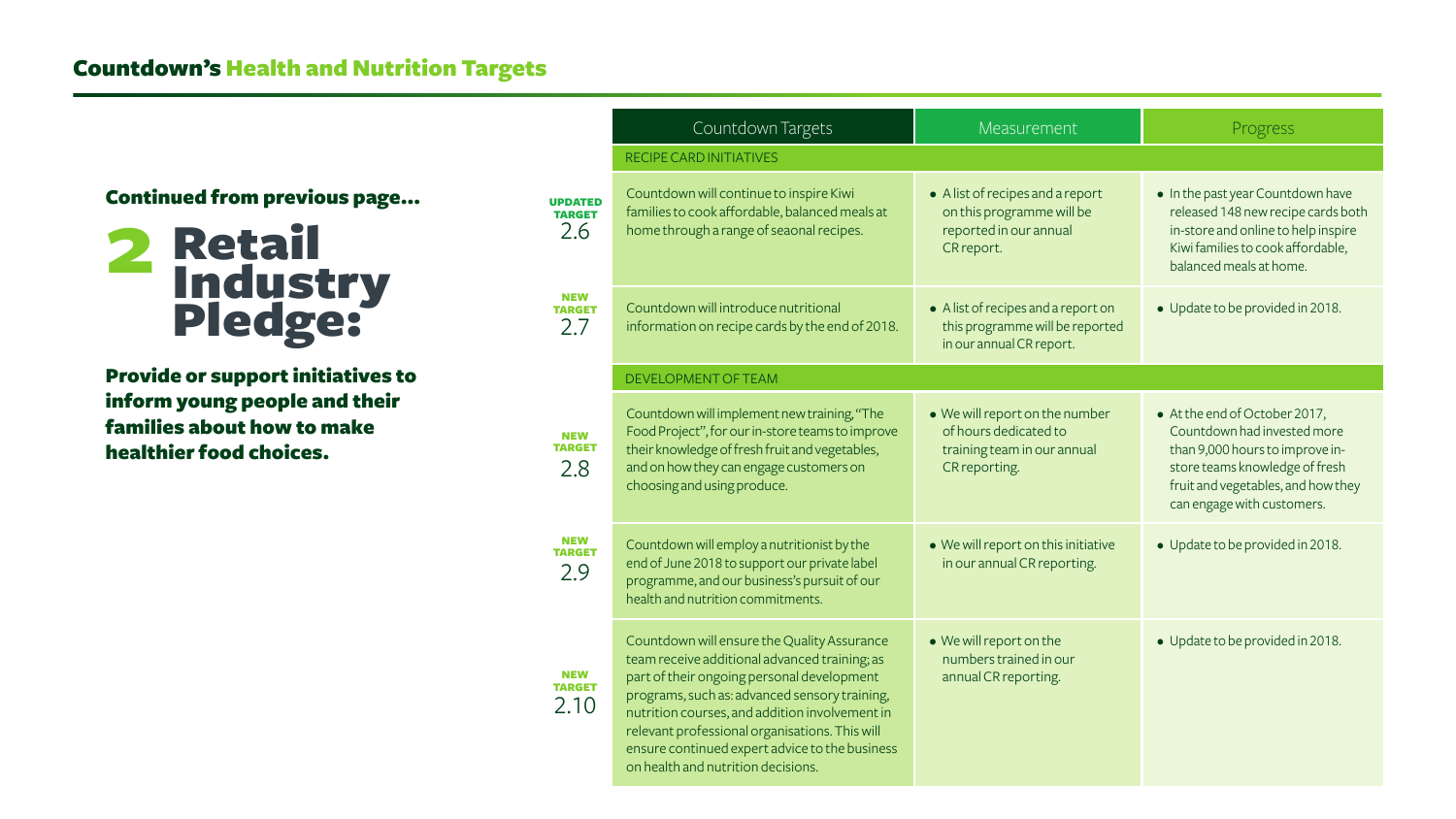Make available a range of products in store, including healthy options such as fruit and vegetables or products with higher nutritional value.

|                                        | Countdown Targets                                                                                                                                                                                                                                                      | Measurement                                                                                                                           | Progress                                                                                                                                                            |
|----------------------------------------|------------------------------------------------------------------------------------------------------------------------------------------------------------------------------------------------------------------------------------------------------------------------|---------------------------------------------------------------------------------------------------------------------------------------|---------------------------------------------------------------------------------------------------------------------------------------------------------------------|
| 3.1                                    | Through active promotion and direct<br>relationships with farmers, we are<br>targeting an increase of fruit and<br>vegetable sales by 5 per cent by 30 June<br>2017, from the year previous.<br>This will be reported against overall<br>sales across the supermarket. | • We will report against this target in<br>our annual CR report.                                                                      | • Through active promotion and<br>direct relationships with farmers,<br>we saw a 4.5 per cent increase in<br>(\$) sales between 1 July 2016 and 30<br>June 2017.    |
| <b>UPDATED</b><br><b>TARGET</b><br>3.2 | Countdown will continue to expand<br>the health and wellness sections in<br>our stores to include a wider range of<br>products, at more affordable prices.                                                                                                             | • We will report on the change<br>in sales of health and wellness<br>products, and the work done to<br>lower prices in this catagory. | • In the last year Countdown has moved<br>from having 111 stores with dedicated<br>health food sections to 181, of which<br>130 have at least five bays of product. |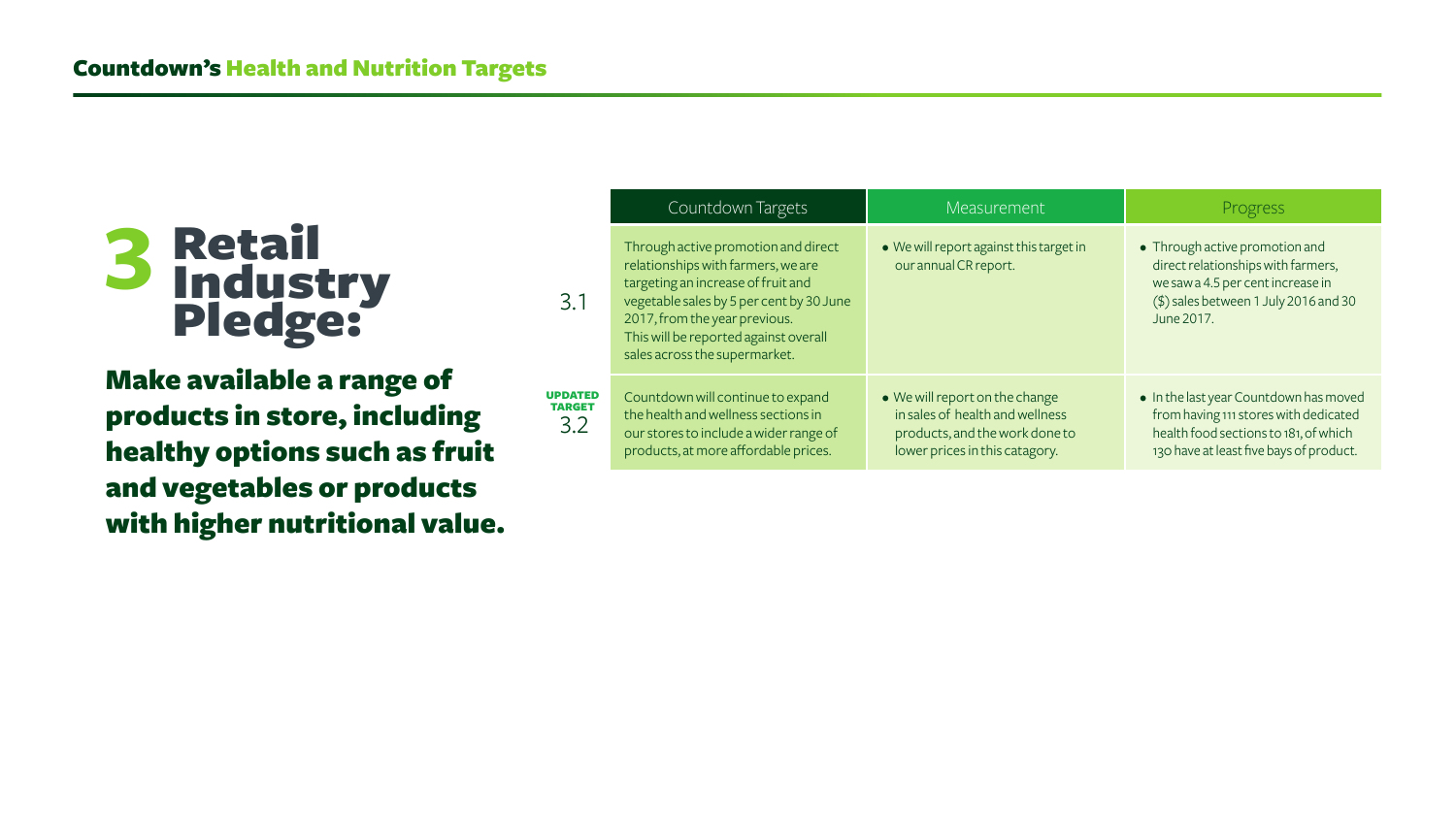Commit to using the Government's Health Star Ratings on private label products. Support and promote the uptake of Health Star Ratings on supplier's products.

|                                 | Countdown Targets                                                                                                                                                                                                                    | Measur                                                                                               |
|---------------------------------|--------------------------------------------------------------------------------------------------------------------------------------------------------------------------------------------------------------------------------------|------------------------------------------------------------------------------------------------------|
| 4.1                             | As Countdown's private label brands<br>transition from Homebrand to<br>Essentials, and Signature Range and<br>Select to Countdown, Health Star<br>Rating will be implemented on all<br>applicable grocery private<br>label products. | • We report the roll<br>Star Rating every<br>• We will report our<br>in our CR report.               |
| 4.2                             | At the end of October 2017,<br>Countdown had rolled out the Health<br>Star Rating on 737 products. This<br>roll-out will be completed within the<br>Government's five year timeframe, by<br>December 2018.                           | • We report the roll<br>Star Rating every<br>• We will report our<br>in our CR report.               |
| 4.3                             | Countdown will continue to support<br>the Health Promotion Agency with<br>public education around the Health<br>Star Rating initiative.                                                                                              | • Our cooperation v<br>promoted in our a<br>including insight in<br>awareness of the I<br>programme. |
| <b>UPDATED</b><br>TARGET<br>4.4 | Countdown will encourage its<br>suppliers, where appropriate, to<br>adopt the Health Star Rating.                                                                                                                                    | • We will comment<br>annual CR report.                                                               |

| Countdown Targets                                                                                                                                                                 | Measurement                                                                                                                                                         | Progress                                                                                                                                                                                                                                                                                  |
|-----------------------------------------------------------------------------------------------------------------------------------------------------------------------------------|---------------------------------------------------------------------------------------------------------------------------------------------------------------------|-------------------------------------------------------------------------------------------------------------------------------------------------------------------------------------------------------------------------------------------------------------------------------------------|
| ntdown's private label brands<br>on from Homebrand to<br>als, and Signature Range and<br>o Countdown, Health Star<br>vill be implemented on all<br>ple grocery private<br>oducts. | • We report the roll-out of Health<br>Star Rating every quarter to MPI.<br>• We will report our annual progress<br>in our CR report.                                | • At the end of October 2017<br>Countdown had introduced the<br>Health Star Rating on 65 per cent of<br>eligible private label grocery products.<br>Countdown reports on this progress<br>quarterly to MPI.                                                                               |
| nd of October 2017,<br>own had rolled out the Health<br>ing on 737 products. This<br>will be completed within the<br>ment's five year timeframe, by<br>ber 2018.                  | • We report the roll-out of Health<br>Star Rating every quarter to MPI.<br>• We will report our annual progress<br>in our CR report.                                | • At the end of October 2017<br>Countdown had introduced the<br>Health Star Rating on 65 per cent of<br>eligible private label grocery products.<br>Countdown reports on this progress<br>quarterly to MPI.                                                                               |
| own will continue to support<br>Ith Promotion Agency with<br>ducation around the Health<br>ing initiative.                                                                        | . Our cooperation with the HPA will be<br>promoted in our annual CR report,<br>including insight into customer<br>awareness of the Health Star Rating<br>programme. | • Countdown has continued to<br>meet with the Health Promotion<br>Agency regularly to support their<br>work around public education of<br>the Health Star Rating initiative.<br>Countdown has a dedicated page<br>on their website to help educate<br>customers on how to use the system. |
| own will encourage its<br>rs, where appropriate, to<br>he Health Star Rating.                                                                                                     | $\bullet$ We will comment on this in our<br>annual CR report.                                                                                                       | • Countdown has had conversations<br>with a number of suppliers<br>throughout the year to talk about the<br>Health Star Rating initiative. As part of<br>these road shows we have provided<br>insight from consumer research,<br>about the positive impacts of the<br>HSR programme.      |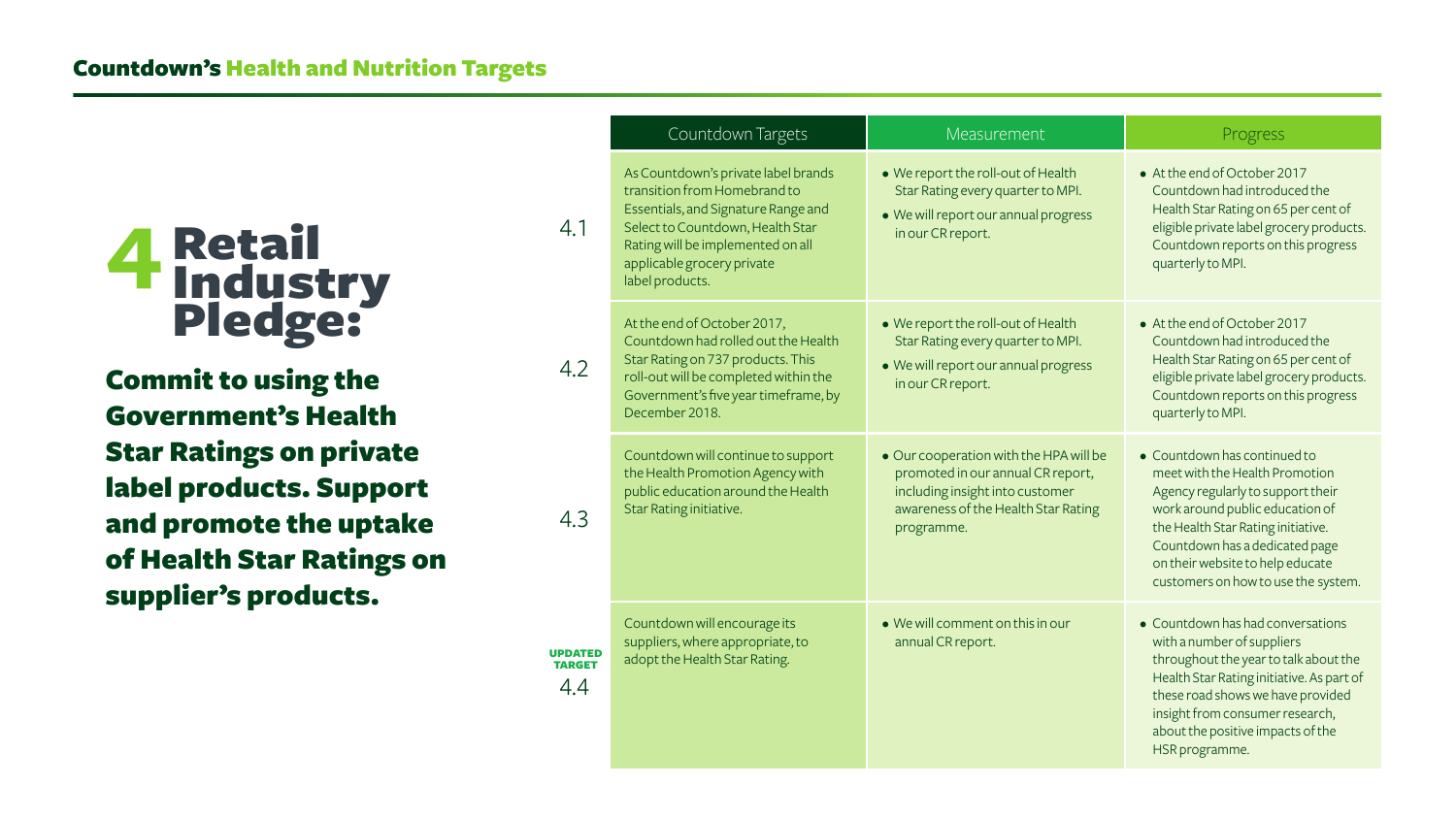Ensure all advertising of food to children is of a high ethical standard, supports the Ministry of Health Nutritional Guidelines, and complies with the Advertising Standard Authority codes.

|                                        | Countdown Targets                                                                                                                  | <b>Measurement</b>                                                                                                                        | Progress                                                                                                                                                                                                           |
|----------------------------------------|------------------------------------------------------------------------------------------------------------------------------------|-------------------------------------------------------------------------------------------------------------------------------------------|--------------------------------------------------------------------------------------------------------------------------------------------------------------------------------------------------------------------|
| 5.1                                    | Countdown commits to adhering to<br>the Advertising Standard Authority<br>Codes around food advertising,<br>including to children. | • We will report any complaints and<br>resolution in our annual CR report.                                                                | • Countdown commits to adhering to<br>the Advertising Standard Authority<br>Codes around food advertising,<br>including to children. In the past<br>year Countdown has not received<br>any complaints              |
| <b>UPDATED</b><br><b>TARGET</b><br>5.2 | We will continue to implement,<br>monitor and review our responsible<br>advertising policy.                                        | • We will report any complaints and<br>resolution in our annual CR report.                                                                | • The Countdown Responsible<br>Advertising Policy was launched in<br>June 2017. This policy is available<br>here. (link the policy - https://www.<br>countdown.co.nz/about-us/our-<br>policies/advertising-policy) |
| 5.3                                    | Countdown will endeavour to include<br>fresh food options on the cover<br>pages (front or back) of the<br>Countdown mailer.        | • We will report the number of<br>mailers in which we achieve this at<br>between 1 July 2017 and 30 June<br>2018 in our annual CR report. | • From 31 October 2016 to 31<br>October 2017 there were only two<br>mailers where there wasn't a fresh<br>product on the front or back page.                                                                       |